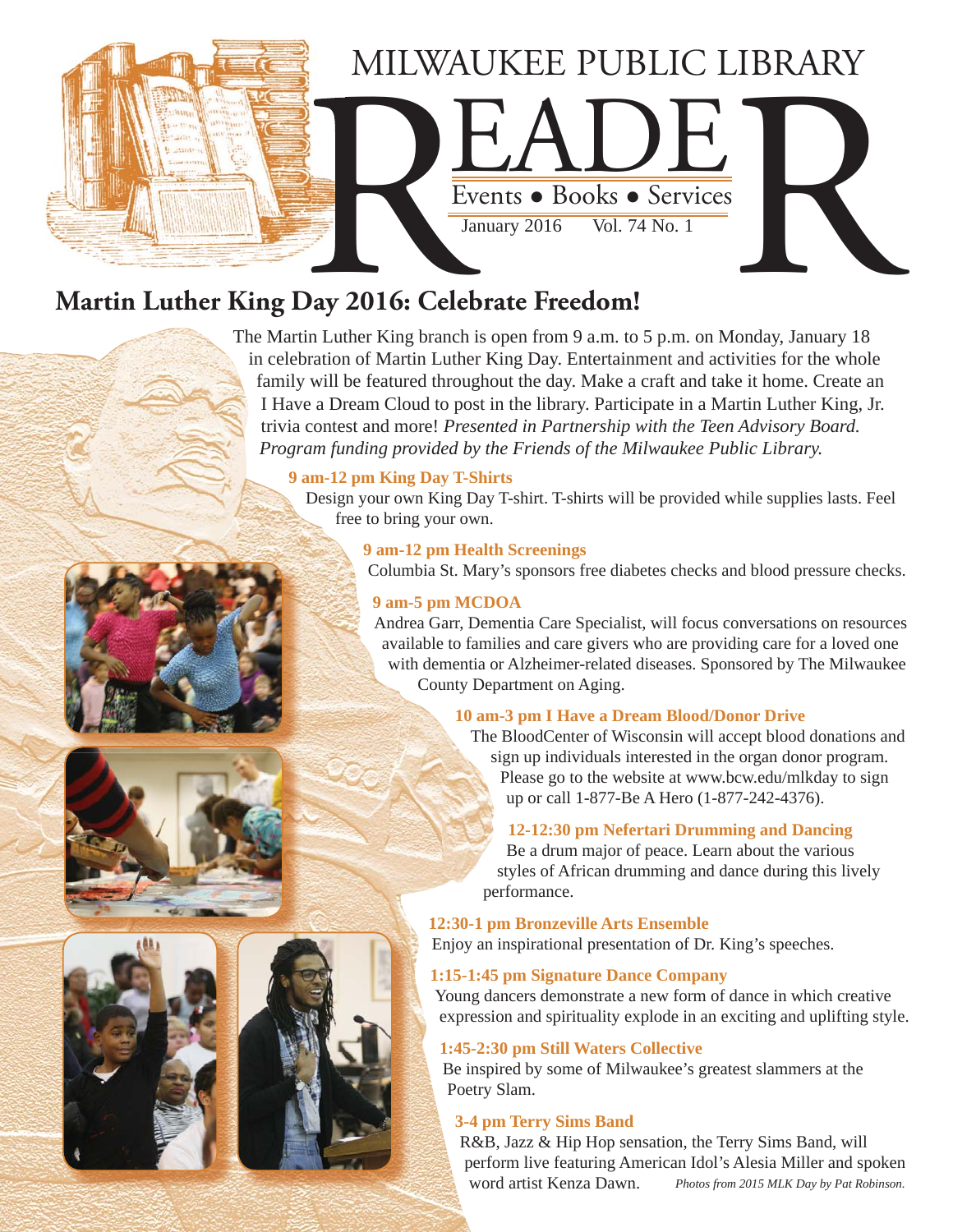FROM THE





Turning the page of the calendar to the new year often brings with it the idea of starting off with a clean slate. A new year of possibilities, of new things to try, a clear calendar to fill – unless you have a child in school. Then the calendar is already filled with volunteer requirements, sporting

events, concerts, programs, and a myriad of commitments. It can be hard to find time to fit in one more event on the calendar, even if it's worthwhile for you or your child.

That's why the Milwaukee Public Library offers a series of programs for parents entitled "Lunch and Learn" during the lunch hour at Central Library. We even provide lunch, courtesy of Cousins Subs!

Lunch and Learn covers a large range of topics from choosing a school for your child, to managing difficult feelings, to helping your teenager get a job. Often the program includes information on how the library can help you either by providing information and materials or directing you to outside sources for help.

The next four Lunch and Learn programs are listed below. For a complete list, please visit the library's website at mpl.org/foryou/parents.php.

All Lunch and Learn programs are held in the Central Library's first floor Community Room from 12:15 to 1 p.m. Please register online at mpl.org or call 286.3011.

January 6 **Choosing the Best School for Your Child**

February 3 **Books, Magazines, Music & Movies, Oh My!**

March 2 **Helping Your Child Understand Difficult Feelings**

April 6 **Helping Your Teen Get a Job**

Enjoy lunch on us and learn what the library has to offer to help parents start the year off right!

# *Noah's Wife* **Book Launch with Author Lindsay Starck**

Noahs



**Central Library Schoenleber Reading Room**

**Reception begins at 5:30 p.m. Presentation at 6 p.m.**



*photo by Victoria McHugh*

Beautifully paced, gently ironic, and teeming with unforgettable characters, *Noah's Wife* is a wise and poignant novel that draws upon motifs of the biblical flood story to explore the true meaning of community, to examine the remarkable strength of the human spirit, and to ask whether hope can exist even where faith has been lost.

Born in Wisconsin, Lindsay Starck was raised in the Milwaukee Public Library. She studied literature at Yale and creative writing at Notre Dame. Currently, she is editor in chief of Carolina Quarterly and teaches writing in Chapel Hill, North Carolina, where she lives with her husband and their dog. This is her first novel.

*Book will be available for purchase by Boswell Book Company. Signing to follow.*



**Vision:** The Milwaukee Public Library is an anchor institution that helps build healthy families and vibrant neighborhoods – the foundation of a strong Milwaukee. **Mission:** Inspiration starts here – we help people read, learn, and connect.

Library Director ............................................................ Paula A. Kiely Board of Trustees .......................................................... John Gurda, president;

 Michele Bria, vice president; (vacant), financial secretary; JoAnne Anton, Ald. Milele Coggs, Sharon Cook, Ald. Ashanti Hamilton, Joe'Mar Hooper, Ald. Nik Kovac, Chris Layden, Joan Prince, Dir. Mark Sain

MPL Foundation Board of Directors President ............ Arthur Harrington Friends of the Milwaukee Public Library President .... Marsha Huff

The Reader is published ten times per year by the Milwaukee Public Library to celebrate reading and share news about books, library services and events. The Reader is mailed to members of the Friends of the Milwaukee Public Library, distributed free at library locations and available at www.mpl.org. Call (414) 286-3572 or send

an e-mail with questions or comments to mailbox@mpl.org

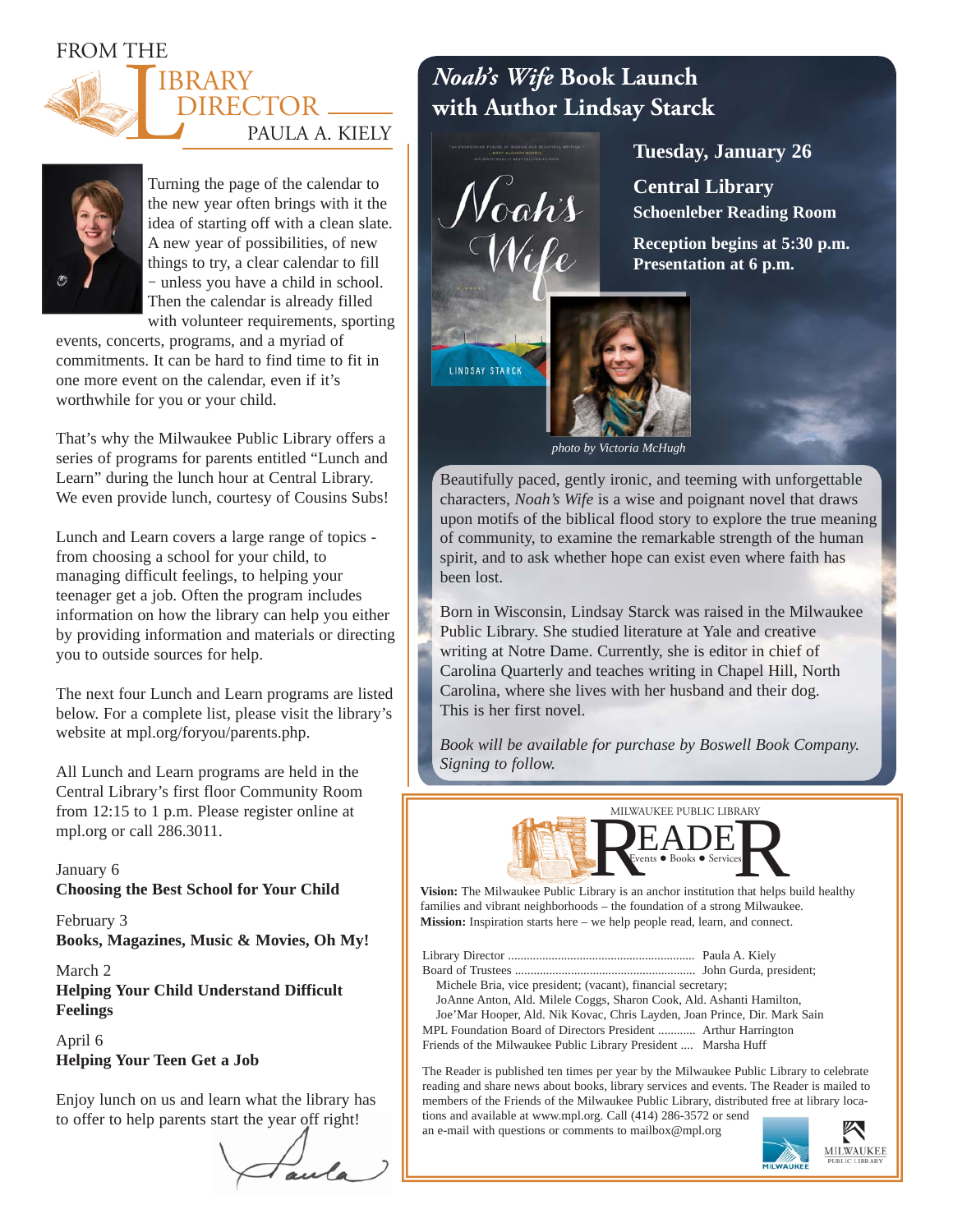

### **Friends of the Milwaukee Public Library fund NEW books to enrich educational experiences for emerging readers.**

Milwaukee Public Library will receive funding from the Friends for the Children's and Teen collections to purchase enhanced offerings which are designed to develop an early love of reading. The library has resources for homework support and also offers academic supplemental materials for classrooms. Many educators encourage reading with a combination of non-fiction and fiction materials to broaden students' knowledge of a topic. These "text sets" include materials at varying reading levels. Students start with a book on their reading level and then move on to tackle more challenging texts. This process helps students build reading skills, fluency and vocabulary. Children and teens will also be motivated to return to the library to find additional materials to spark their interests.

Friends grant funds will also support Children's Foreign Language materials system-wide. The library has seen increased interest in materials for young readers across Milwaukee who attend foreign language immersion schools. Also, more culturally diverse families are visiting the library and are requesting foreign language materials. These materials are often more expensive than equivalent English titles, however, they add value to the library collection as they represent values and traditions that are important to multicultural communities.

Proceeds from Friends book sales, the Bookseller Used Book Store, and Friends book carts make grants like this possible. You can show your support and join the Friends efforts to improve literacy in Milwaukee by renewing your Friends membership.

## **Congratulations Benjamin Franklin Award Recipients**



Dr. Mary Meehan and Greg Oberland received the 2015 Benjamin Franklin Awards on October 22, 2015 in celebration of their philanthropic efforts and their lasting impact on literacy in the community. The event raised over \$600,000 for Milwaukee Public Library.

*(Pictured above: Library Foundation Executive Director Ryan Daniels, Library Foundation Board of Directors President Arthur Harrington, Greg Oberland, Dr. Mary Meehan, Library Director Paula Kiely. Photo by Scott Paulus.)*

## **Take a Tour of Beautiful Central Library**

Last year, hundreds of MPL visitors were treated to FREE guided tours of Central Library every Saturday which provided background on the architecture and history of the building. Central Library is listed on the National Register of Historic Places. Tours begin at 11 a.m. on Saturdays in the rotunda. To arrange for a special tour, please call (414) 286-TOUR. To learn more about becoming a docent, please call (414) 286-8720.





**Spring Used Book Sale: Coincides with Dr. Seuss' Birthday Celebration** Saturday, March 5, 9 a.m.-4 p.m. ~ Central Library, 814 W. Wisconsin Ave. Featuring a large selection of used books, audio books, magainzes, comics, sheet music, children's books and more. All proceeds from this sale benefit the Milwaukee Public Library. Friends members may enter sales 30 minutes before the public with current membership card. Please use the Eighth Street entrance and present your card. **There will be a 2-for-1 sale in the Bookseller Used Book Store during the sale. Next Sale: June 18 Summer Sale, Central Library, 814 W. Wisconsin Ave.**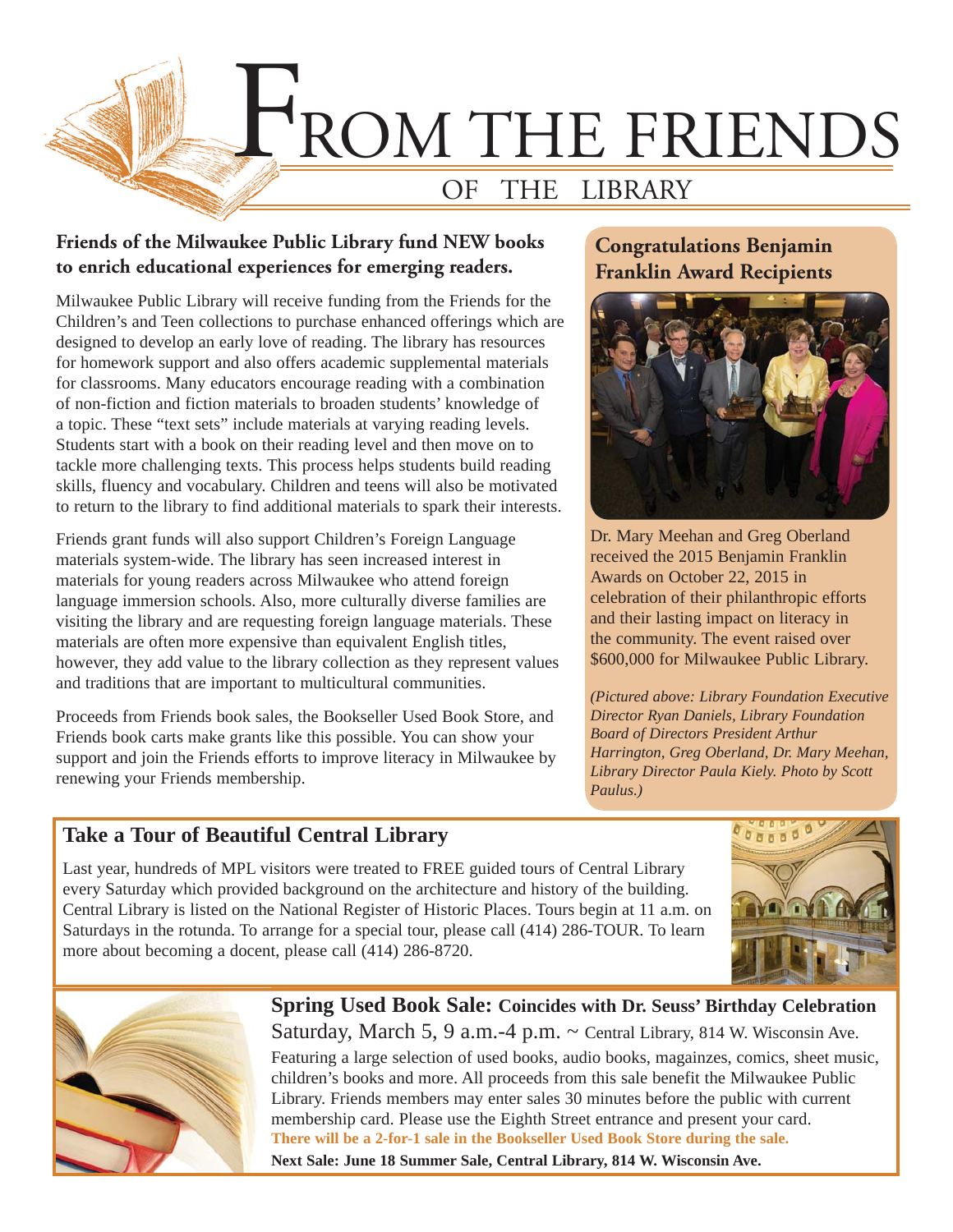

#### **[Thunder & Lightning: Weather Past, Present, and](https://encore.mcfls.org/iii/encore/record/C__Rb3858884)**



**Future** by Lauren Redniss. 551.6 R318. **F** By connecting weather to events both B historical and mythological, author and h illustrator Redniss creates an experience that i will delight your eyes and challenge your mind in this stunning, illustrated exploration m of all things weather. You'll never look at the forecast the same way again.

**The War That Saved My Life** by Kimberly Brubaker



Bradley. Children's Fiction. B This historical fiction novel follows the T poignant journey of siblings Ada and Jamie who, at the outbreak of WWI, are sent from their London home to quiet refuge in the countryside. Back home, Ada was isolated and abused by her cruel mother because of her club foot. While she blossoms in her h

[new environment, it is not without its own challenges.](https://encore.mcfls.org/iii/encore/record/C__Rb3792668)

#### **The Traitor Baru Cormorant** by Seth Dickinson. Science



When young Baru Cormorant's homeland is colonized by the powerful Empire of Masks, she decides the only way to help her family and her people is to change the system from within. But to rise in the Masquerade's ranks, she has to sacrifice more than she'd ever thought possible. A

[gut-wrenching look at imperialism and assimilation that](https://encore.mcfls.org/iii/encore/record/C__Rb3852472)  will haunt you long after you've read the last page.

#### **George** by Alex Gino. Children's Fiction.

Fiction.



George is a ten-year-old transgender girl G who yearns to win the role of Charlotte in her school's production of *Charlotte's*  in Web, an opportunity she thinks will allow her to express who she really is, but has been forced to hide. With the help of an understanding best friend and a dogged determination to shine, George's hopeful

tale unfolds and keeps readers cheering her on.

#### **The Room** by Jonas Karlsson. Fiction.



In this short fiction novel full of wit and I wisdom, Bjorn, a newly hired bureaucratic w worker, is persecuted for being an aspiring w [creative. Office politics and insidious pranks](https://encore.mcfls.org/iii/encore/record/C__Rb3796058)  c thwart Bjorn every step of the way on his t inevitable rise to power. Although hated for i his insight, Bjorn knows people need to be h shown their shortcomings in order to grow.

#### **The Anatomical Shape of a Heart** by Jenn Bennett. Young Adult Fiction.



Bex and Jack are artists with very different inspirations. Bex needs to sneak into the cadaver lab at the local medical college for her anatomical drawings; Jack is secretly spraying gold glitter graffiti words around famous San Francisco landmarks. After their worlds collide on a metro ride, each inspires

the other to live life despite the many obstacles – including [the very real fact that Jack could go to jail for his art.](https://encore.mcfls.org/iii/encore/record/C__Rb3866766)

**A Head Full of Ghosts** by Paul Tremblay. Horror.



Fans of cultural studies, unreliable F narrators, and possession tales will enjoy n this modern nod to Danielewski's *House of*  t *Leaves*. In the near future, Merry Bennett *L* reflects on growing up while her older sister's struggles with schizophrenia - or perhaps a demon? – are forever captured as p [fodder for a popular reality television series.](https://encore.mcfls.org/iii/encore/record/C__Rb3825981)  f

#### **Rules for Werewolves** by Kirk Lynn. Fiction.



A surreal, darkly funny book written nearly A entirely in dialogue recounts the adventures of a group of runaways who squat in abandoned suburban homes. They never a stay in one place long, steal whatever they need or want, and struggle with living n outside society while trying to create one of their own.

*Contributed by East Branch staff Tobias Fudge, Beth Gabriel, Chriss Kulp, Sophie Sensat, Emily Stueven.*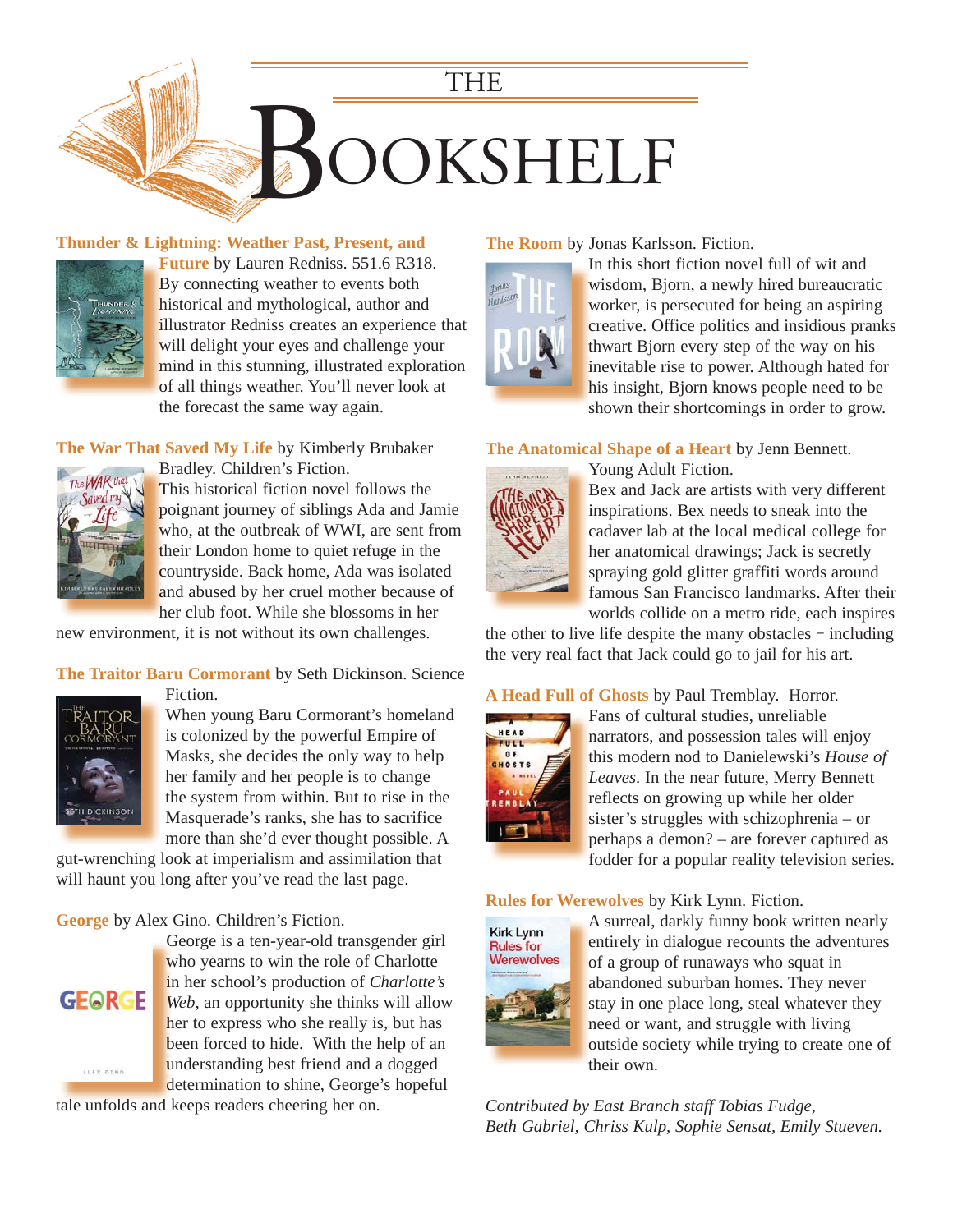# HILDREN'S ROOM

# **Building the "Beloved Community"**



Dr. Martin Luther King, Jr.'s idea of the Beloved Community was not just about creating a society of equality, but a vision of a community where all people had a shared sense of responsibility for their neighbors and community. Even the youngest members of society can play an essential role in shaping society for the better. Whether it is celebrating with our activities at the Martin Luther King Branch on January 18th, participating in library programs throughout the year that encourage reading and learning, or small acts of kindness, every child can be encouraged to be a positive and active member of their community. To encourage the child in your life, enjoy one of these inspiring books about ways that people can have a positive impact.



**Counting on Community** by Innosanto Nagara. BRD NAGARA. Ages 2-5. [Even the youngest in the neighborhood](https://encore.mcfls.org/iii/encore/record/C__Rb3851649)  can be encouraged to have a positive and active role in their community.

Peace is an Offering by Annette LeBox; pictures by Stephanie Graegin. PIC LEBOX. Ages 3-7.



Through small acts of kindness, children create a sense of peace in their neighbor[hood, making this book a charming "call to](https://encore.mcfls.org/iii/encore/record/C__Rb3846625)  kindness" for readers of any age.



**Marvelous Cornelius: Hurricane M Katrina and the Spirit of New K Orleans** by Phil Bildner; illustrations **O** by John Parra. PIC BILDNER. Ages 4-8. A

The story of Cornelius Washington is T

[spun in tall-tale fashion, depicting the persona and deeds](https://encore.mcfls.org/iii/encore/record/C__Rb3852507)  of this real-life sanitation worker, including the pizazz he brought to his daily work and the neighborhood's joint effort to clean up after the destruction caused by Hurricane Katrina.

#### **Last Stop on Market Street**

by Matt de la Peña; pictures by Christian Robinson. PIC DELAPEN. Ages 5-8. While on the bus one Sunday, CJ's questions prompt his Nana to respond by highlighting the at times curious and unique people and scenes that cross their



[path. Their journey and final destination teach CJ the joys](https://encore.mcfls.org/iii/encore/record/C__Rb3792694)  of a richly diverse city and the delights of helping others.



**Can We Help?: Kids Volunteering to Help Their Communities** by **t** George Ancona. 361.37 A542. Ages G 5-12. 5

Readers will be inspired by these true R stories of children volunteering for the

betterment of their local communities.

#### **Look Where We Live!: A First Book of Community Building**

by Scot Ritchie. 307 R612. Ages 4-8. As five friends explore through their neighborhood, they learn a variety of [ways in which they can play a positive](https://encore.mcfls.org/iii/encore/record/C__Rb3824377)  part in their community.





#### **How Can I Help?: A Book About**

Caring by Robin Nelson 177.7 N429. Ages 6-9. A

Whether it is cheering up a friend or helping a neighbor, this book lists h practical ways children can be kind pand caring to those around them.

**The Seventh Most Important Thing** by Shelley Pearsall. FIC PEARSAL. Ages 10-14.

When Arthur Owens throws a brick at the local "Junk Man" he is in for more than time in juvie. At the Junk Man's request, Arthur must serve community [service hours with the Junk Man where](https://encore.mcfls.org/iii/encore/record/C__Rb3849938)  he gets a lesson on life.